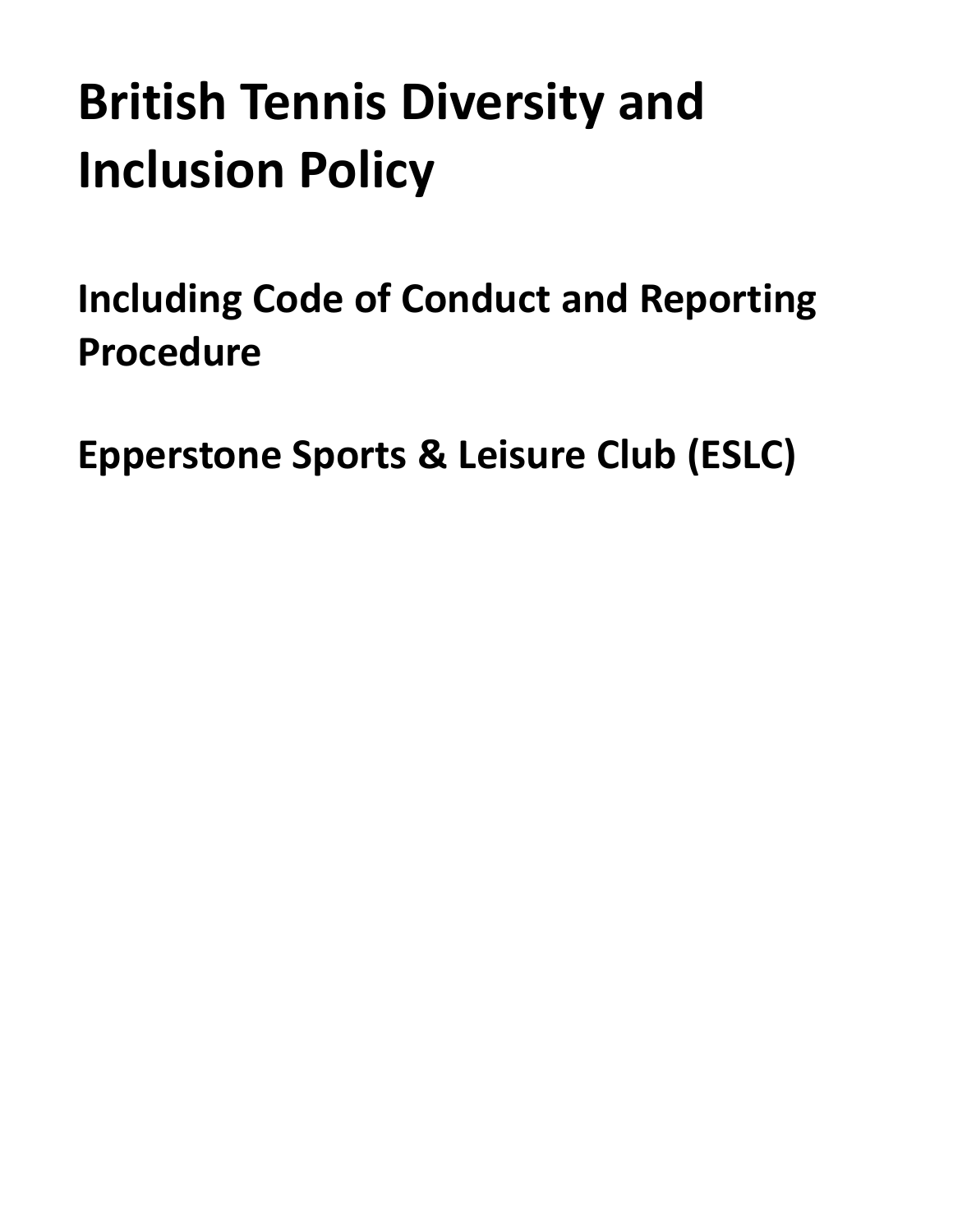### **Concern Reporting Procedure**

Anyone who has concerns that they or someone else is being discriminated against or has been a victim of discriminatory language or behaviour should:

| <b>Respond</b> | Listen carefully to what the person is telling you. Do not interrupt; keep questions to a<br>minimum; do not promise to keep the information secret                                                                                   |                                                                                                                                                                                                                                                                                                                                                                                                                   |
|----------------|---------------------------------------------------------------------------------------------------------------------------------------------------------------------------------------------------------------------------------------|-------------------------------------------------------------------------------------------------------------------------------------------------------------------------------------------------------------------------------------------------------------------------------------------------------------------------------------------------------------------------------------------------------------------|
|                |                                                                                                                                                                                                                                       |                                                                                                                                                                                                                                                                                                                                                                                                                   |
| Refer          | Is someone in immediate danger?                                                                                                                                                                                                       |                                                                                                                                                                                                                                                                                                                                                                                                                   |
|                | <b>YES</b>                                                                                                                                                                                                                            | <b>NO</b>                                                                                                                                                                                                                                                                                                                                                                                                         |
|                | Call the police (999)                                                                                                                                                                                                                 | Talk to the club's Welfare Officer in confidence (Dan<br>Newton 07799 765784); Talk to the LTA                                                                                                                                                                                                                                                                                                                    |
|                | <b>THEN</b>                                                                                                                                                                                                                           | Safeguarding Team * (020 8487 7000) as soon as<br>possible [Mon-Fri, 9am-5pm]. If the Safeguarding<br>Team is unavailable and you want advice before the<br>next working day, call the NSPCC (0808 800 5000) or<br>Parent Line Scotland (0800 028 2233) if your<br>concerns is about a child.<br>If your concern us about an adult ask them for<br>details of your Local Authority Adult Social Care<br>Services. |
|                |                                                                                                                                                                                                                                       | Hate crime can alternatively be reported through<br>True Vision at www.report-it.org.uk                                                                                                                                                                                                                                                                                                                           |
|                |                                                                                                                                                                                                                                       |                                                                                                                                                                                                                                                                                                                                                                                                                   |
| <b>Record</b>  | Write an objective account of your concerns immediately using the Reporting a Concern Form<br>found on the safeguarding page. Send it to the Safeguarding Team within 48 hours of the<br>concern/disclosure (safeguarding@Ita.org.uk) |                                                                                                                                                                                                                                                                                                                                                                                                                   |
|                | Handling a concern/disclosure can be emotionally difficult. If you would like to talk to someone<br>after making a concern/disclosure, contact the LTA Safeguarding Team by phone 020 8487 7000<br>or email safeguarding@Ita.org.uk   |                                                                                                                                                                                                                                                                                                                                                                                                                   |

Tennis Wales Safeguarding Lead (029 2046 3335) Tennis Scotland Safeguarding Lead (0131 444 4154).

(See appendix C for more details on what to do if a disclosure from a child or adult at risk is made to you)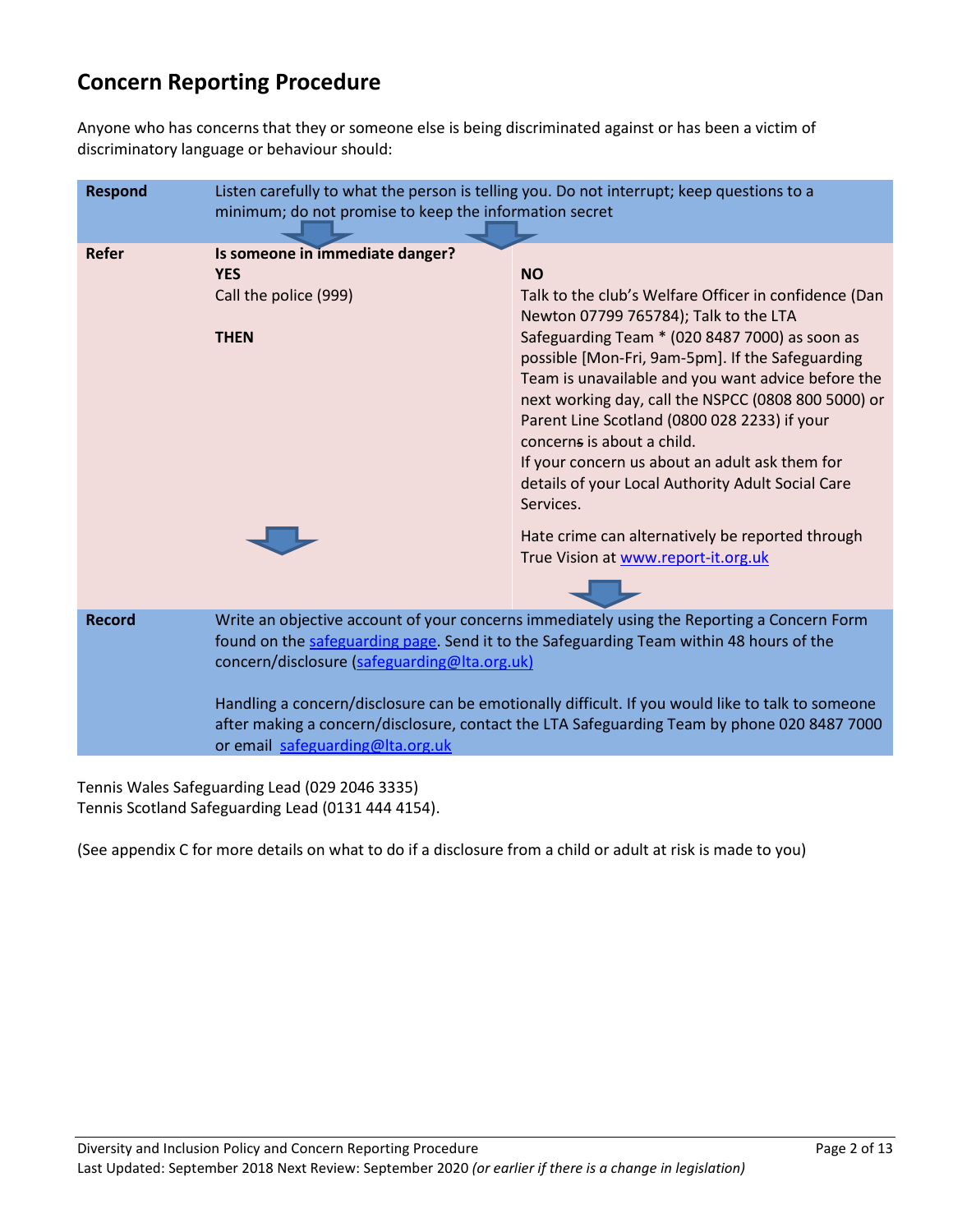#### **Diversity and Inclusion in ESLC**

This Policy sets out our commitment and includes our Safe and Inclusive Standards, Code of Conduct (page 8) and Reporting Procedure (page 2) and it supports our overall aims for diversity and inclusion that are to ensure that:

- Tennis is diverse and inclusive
- Diversity and inclusion are embedded in our club's culture and our behaviours
- We create a culture where inclusive leadership thrives
- We take a proactive approach using positive action to ensure that communities and individuals are valued and able to achieve their full potential.

To achieve these aims we believe that everyone involved in Tennis has a vital role to play in promoting diversity and inclusion and we ask everyone to become Safe and Inclusive Tennis Champions – proactively promoting Safe and Inclusive tennis and taking action against all forms of discrimination.

We are proud to have a Diversity and Inclusion Policy that demonstrates our commitment to making tennis diverse and inclusive. The commitment to Diversity and Inclusion is upheld by all - Lawn Tennis Association (LTA), Tennis Scotland, Tennis Wales and the Tennis Foundation.

These commitments are fully supported by the ESLC Committee.

Together we can make a positive difference to people from different backgrounds to participate in Tennis at our club.

Thank you.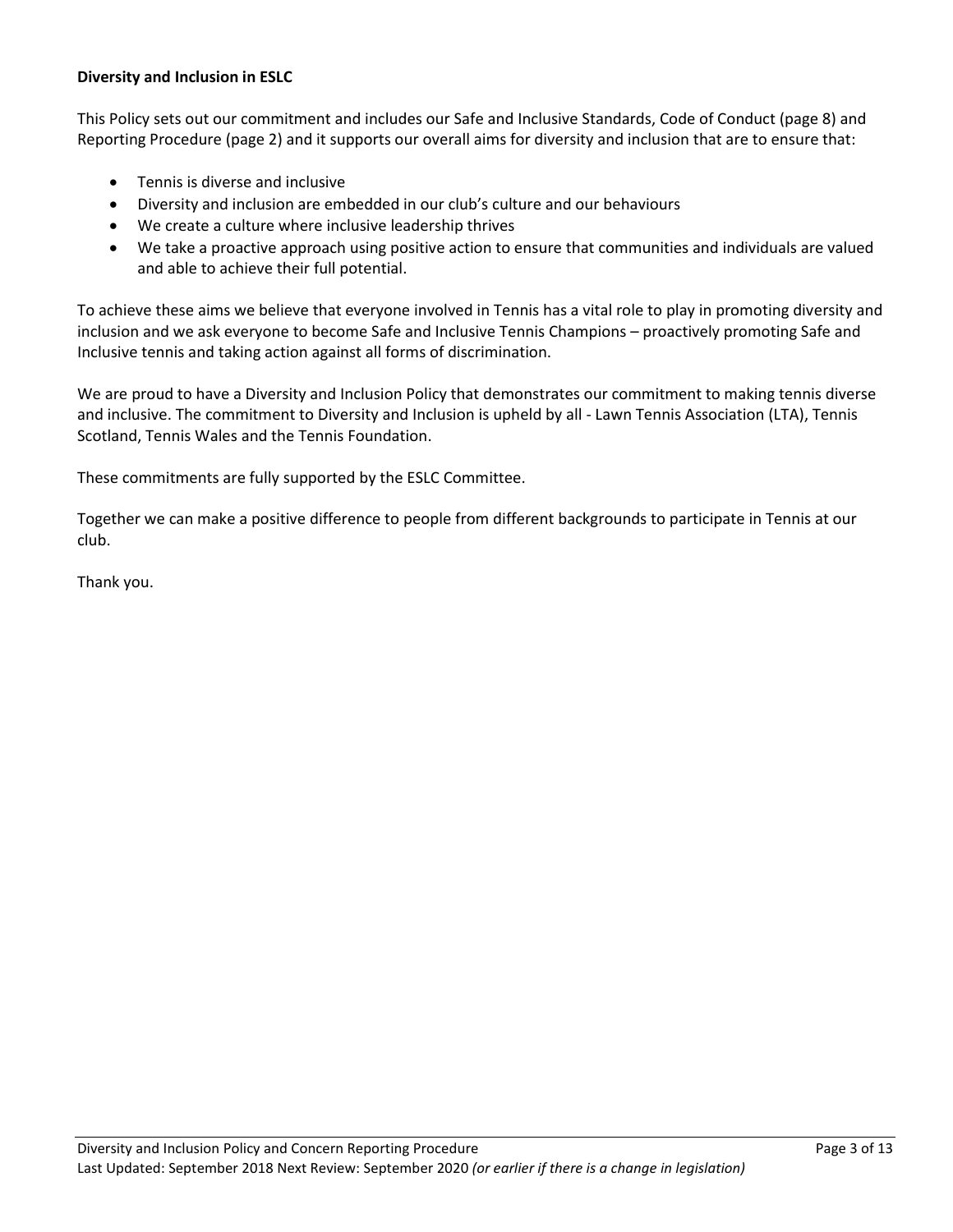#### **Diversity and Inclusion Policy**

#### **1. Policy Statement**

This Diversity and Inclusion Policy, Standards, Code of Conduct and Reporting Procedure are applicable to **ESLC** and is based on similar policies of:

- The Lawn Tennis Association (LTA)
- Tennis Scotland
- Tennis Wales
- The Tennis Foundation.

As a club we contribute actively to enable more people to play tennis more often, in a manner that it is safe, inclusive, and fair. This applies regardless of a person's age, disability, gender reassignment status, sex, marital or civil partnership status, pregnancy or maternity, race, sex, sexual orientation, religion, race or sexual orientation, socio-economic status or any other background.

We recognise that many concerns and/or disclosures may have both safeguarding and diversity and inclusion elements to them. This policy reflects this through its reporting procedures, which replicate the safeguarding concern reporting procedures.

This Policy strives to minimise risk and support our venue, programmes, events and individuals to deliver and experience a positive tennis experience for everyone. The Reporting Procedures in page 2 outlines how to respond to safeguarding or discrimination concerns/disclosures.

#### **2. Use of Terminology**

We have adopted the following definitions to explain our approach to diversity and inclusion in tennis:

**Discrimination** – treating someone in a less favourable way and causing them harm, because of their age, disability, gender reassignment, marriage or civil partnership, pregnancy or maternity, race, religion or belief, sex or sexual orientation

**Diversity** – acknowledging, celebrating and respecting the differences between groups of people and between individuals. We will work to ensure that people can be assured of an environment in which their rights, dignity and individual worth are respected, and in particular that they are able to enjoy their sport without the threat of intimidation, victimisation, harassment or abuse.

**Harassment** – unwanted conduct related to a relevant protected characteristic, which has the purpose or effect of violating an individual's dignity or creating and intimidating, hostile, degrading, humiliating or offensive environment for that individual or creates an intimidating, hostile, degrading, humiliating or offensive environment. The focus is on the perception of the complainant not the intent of the perpetrator. Employees can complain of behaviour they find offensive even if it is not directed at them.

**Inclusion** – ensuring that tennis is equally accessible to any member of the community so they can be fully involved in whatever capacity they choose; and that they are supported to achieve their potential in any capacity e.g. player, employee, volunteer, coach or official. We will work to ensure that people have a genuine and equal opportunity to participate to the full extent of their own ambitions and abilities, that they feel respected and valued and are not singled out, with regard to their age, disability, gender reassignment status, sex, marital or civil partnership status,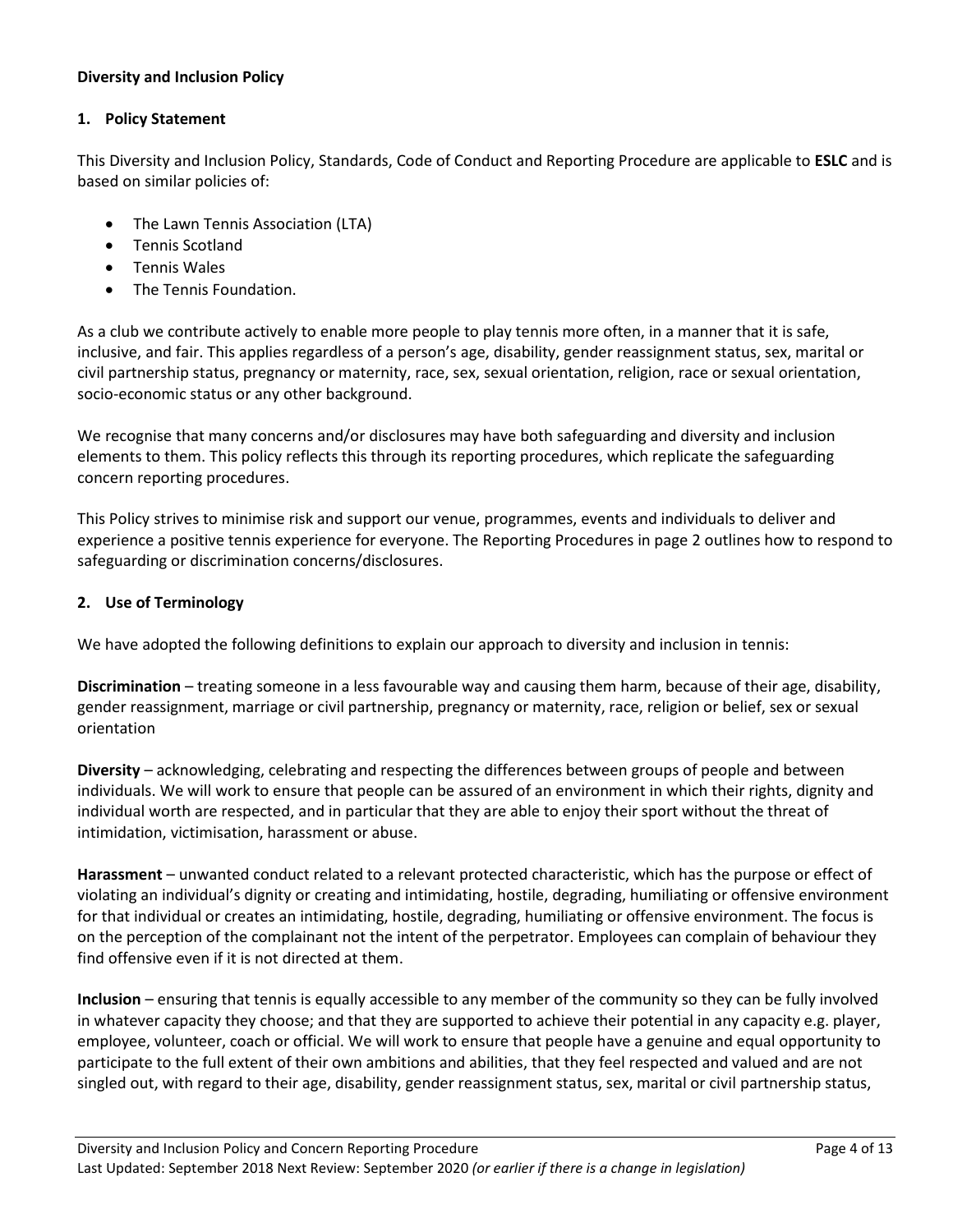pregnancy or maternity, race, sex, sexual orientation, religion, race or sexual orientation, socio-economic status or any other background.

**Positive action** – ESLC is committed to taking positive steps to counteract the effects of physical or cultural barriers – whether real or perceived – that restrict the opportunity for all sections of the community to participate equally and fully. We will ensure that we institute, support or contribute to appropriate measures or initiatives that enable access to tennis and participation in associated activities by people from any group that is under-represented in tennis or has difficulty accessing it and that they can do so with dignity or without being singled out.

(See Appendix A for full glossary of terms)

#### **3. Scope**

ESLC has direct safe and inclusive responsibility for:

- Staff, consultants, coaches and officials they employ;
- Volunteers, including board members and councillors they recruit;
- Venues they own;
- Events and programmes they run; and
- Ensuring all accreditation requirements are met by accredited coaches, officials and venues.

We recommend and support the development of good diversity and inclusion practice to:

- Accredited coaches, officials and venues;
- Players, parents and carers;
- Volunteers recruited by other organisations;
- Venues hired by or on our behalf
- Club Events.

This Policy is in line with national legislation (see appendix B for details of the relevant legislation) and applicable to our club, specifically to every person and place that we have direct safe and inclusive responsibility for.

#### **4. Responsibility for implementation of the Diversity and Inclusion Policy**

#### **Diversity and inclusion is everyone's responsibility: not responding to discriminatory or unacceptable language and behaviour is not an option.**

- The club's Committee and Chair have overall accountability for this Policy and Reporting Procedure, for being the strategic lead on diversity and inclusion and for ensuring compliance with the relevant legislation (see Appendix for details).
- The club's chair Alan Spafford and Welfare Officer Dan Newton have overall responsibility for implementation of the policy.
- The Chair and Welfare Officer of the club are responsible for updating this Policy and Reporting Procedure in line with legislative and organisational developments; and develop a strategic and proactive approach to diversity and inclusion and respond to discrimination concerns.
- The Club's Welfare Officer Dan Newton is responsible for supporting the club to identify where diversity and inclusion support is required; to implement safe and inclusive procedures; promote diversity and inclusion principles, including the Safeguarding and Reporting Procedure, to all the venues they manage, programmes, events and individuals including players, parents and carers.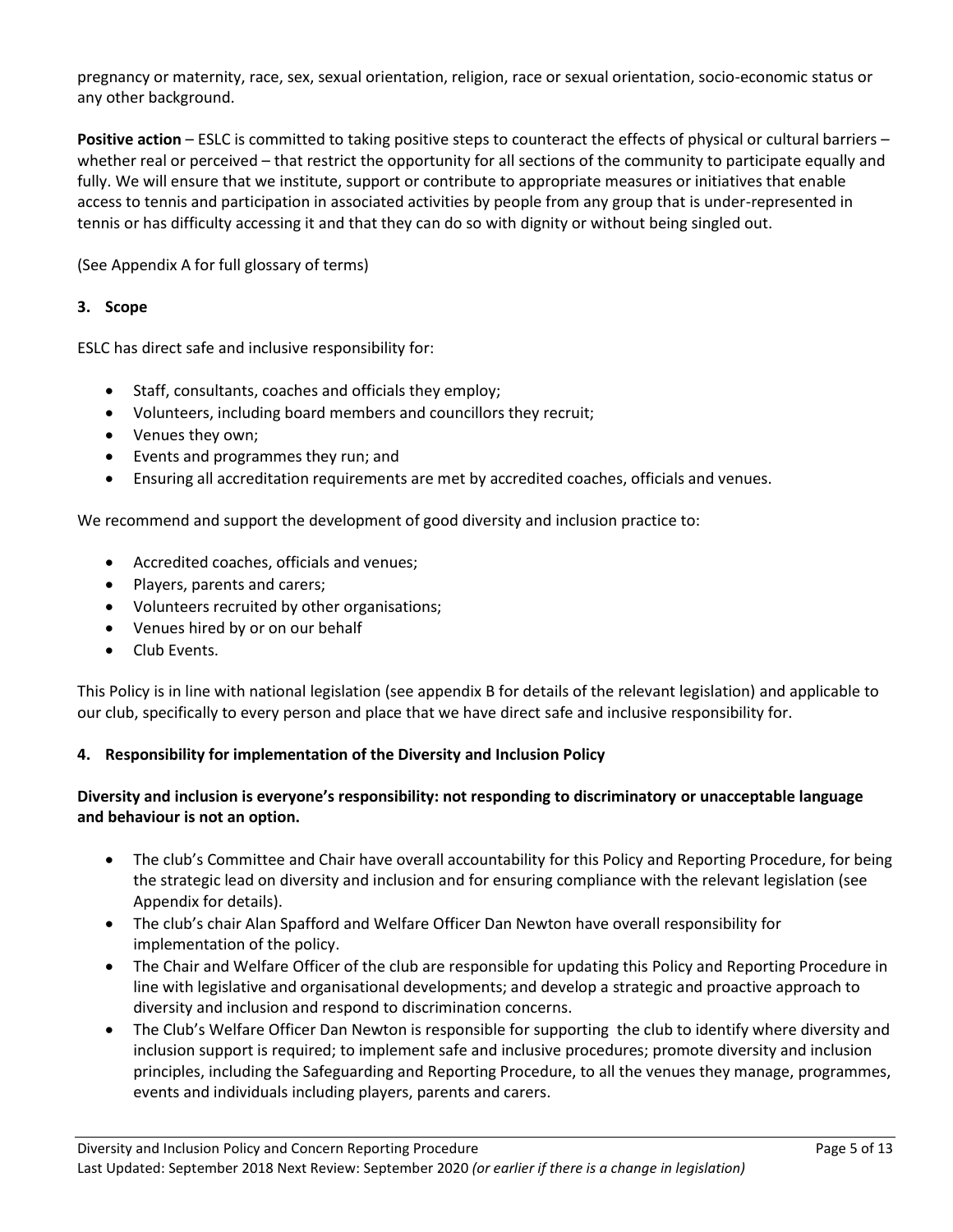- All staff, consultants, coaches, officials and volunteers involved in tennis are responsible for raising diversity and inclusion concerns with the club's Welfare Officer to start with; then the Safe and Inclusive Tennis team if applicable, as outlined in the Reporting Procedure.
- Players, parents and guardians are responsible for upholding the Code of Conduct and Reporting Procedure.
- ESLC is committed to:
	- $\circ$  formally adopt this policy,
	- $\circ$  take steps to ensure that our committee, members, participants and volunteers behave in accordance with the policy, including where appropriate taking disciplinary action under our constitution;
	- $\circ$  ensure that access to membership as well as access to participation is open and inclusive;
	- $\circ$  publish accurate information about the location and accessibility of our facilities; and
	- $\circ$  support measures and initiatives that British Tennis may institute or take part in to advance the aims of this policy as part of our commitment to our LTA membership.

Where there is a diversity and inclusion concern/disclosure:

• The individual who is told about, hears, or is made aware of the concern/disclosure is responsible for following the [Concern Reporting Procedure](#page-0-0) above

#### **5. Breaches of the Diversity and Inclusion Policy, Standards, Code of Conduct and Reporting Procedure**

Where there are concerns that diversity and inclusion good practice has not been followed, all staff are encouraged to follow the club's whistleblowing policy; consultants, coaches, officials, volunteers and players are encouraged to:

1. Complain directly to the person or organisation and seek resolution. In the first instance, this can often resolve many disputes or concerns.

2. If required, you can contact the LTA Safeguarding Team: safeguarding@lta.org.uk - they can assist in liaising with the club and investigating the matter. Alternatively, the NSPCC Whistleblowing advice line: 0800 028 0285; help@nspcc.org.uk can be contacted.



3. Seek further advice from the Equality Advisory Support Service a call on 0808 800 0082. For further information their website is: http://www.equalityadvisoryservice.com/app/ask

If someone comes to you with a concern around discrimination, listen to their complaint, reassure them and advise them of the routes listed above (1-3).

Breaches of this Policy and/or failure to comply with the outlined responsibilities may result in the following by the LTA, Tennis Scotland, Tennis Wales and/or the Tennis Foundation:

- Venues Potential removal of LTA accreditation
- Staff disciplinary action leading to possible dismissal and legal action.
- Contracted consultants, officials and coaches termination of current and future roles within all four organisations and possible legal action.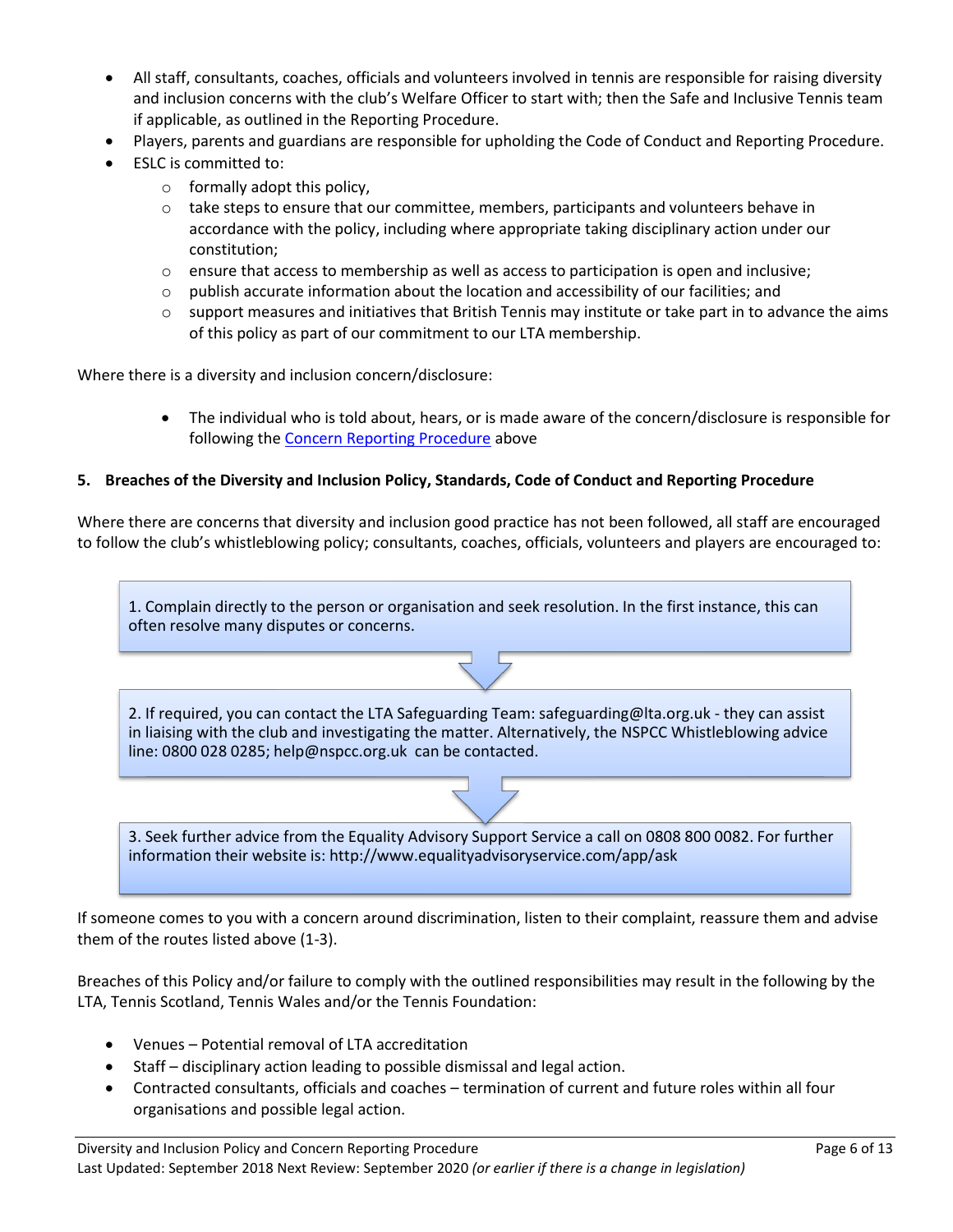• Recruited volunteers, including councillors and board members – termination of current and future roles within all four organisations and possible legal action.

Actions taken by staff, consultants, volunteers, officials, coaches, venues, clubs and/or events outside of the LTA, Tennis Scotland, Tennis Wales and/or the Tennis Foundation that are seen to contradict this Policy may be considered a violation of this Policy.

Where an appeal is lodged in response to a safeguarding decision made by the LTA Safeguarding Team and Safeguarding and Protection Committee and/or Licensing and Registration Committee, an independent appeal body such as Sport Resolutions may be used. Their decision is final.

#### **6. Related policies and guidance**

- 
- Safeguarding Policy GDPR/Data Protection Policy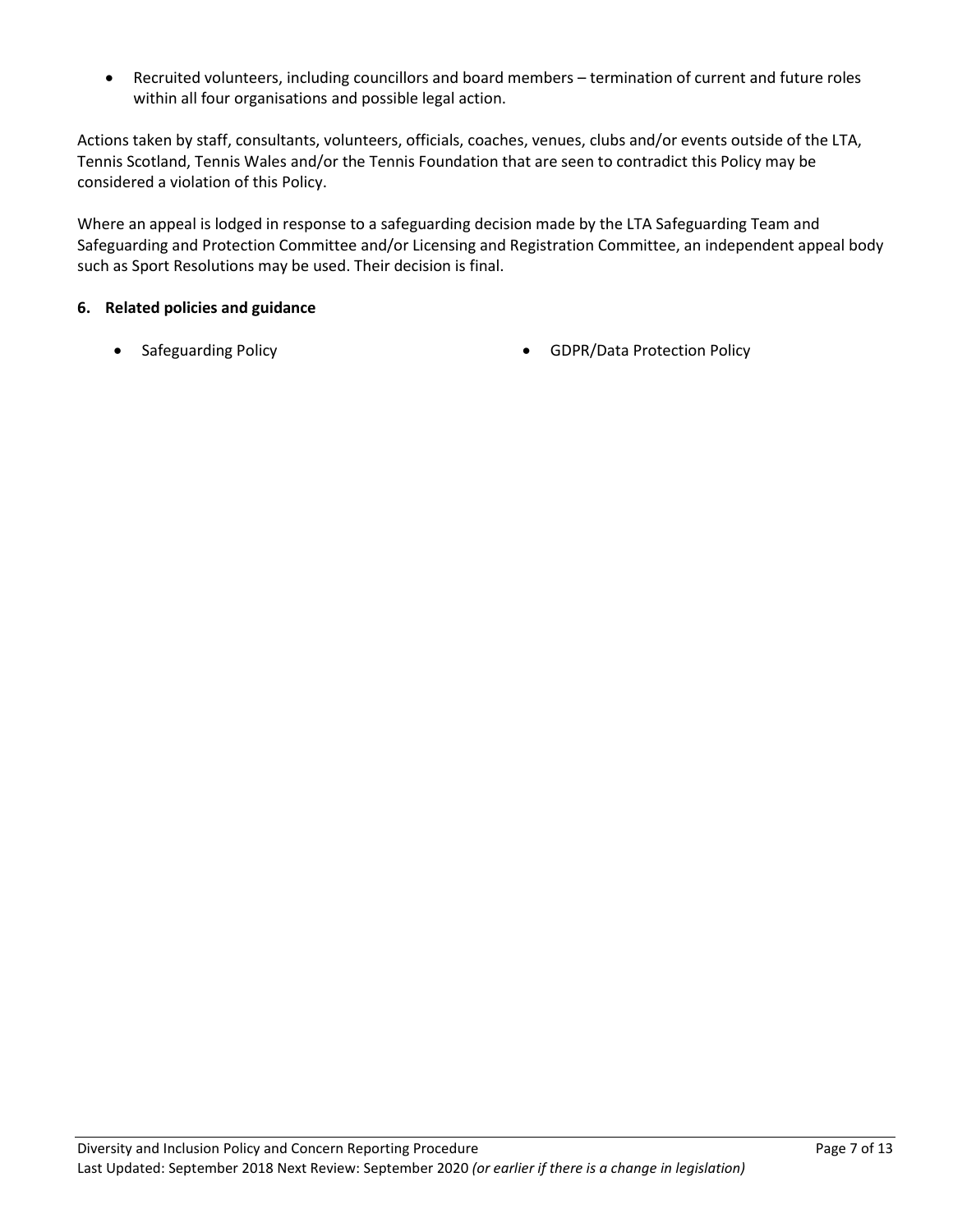## **Codes of Conduct**

#### **All members of staff and volunteers agree to:**

- Prioritise the well-being of all children and adults at risk at all times
- Treat all children and adults at risk fairly and with respect
- Be a positive role model. Act with integrity, even when no one is looking
- Help to create a safe and inclusive environment both on and off court
- Not allow any rough or dangerous behaviour, bullying or the use of bad or inappropriate language
- Report all allegations of abuse or poor practice to the club Welfare Officer
- Not use any sanctions that humiliate or harm a child or adult at risk
- Value and celebrate diversity and make all reasonable efforts to meet individual needs
- Keep clear boundaries between professional and personal life, including on social media
- Have the relevant consent from parents/carers, children and adults before taking or using photos and videos
- Refrain from making physical contact with children or adults unless it is necessary as part of an emergency or congratulatory (e.g. handshake / high five)
- Refrain from smoking and consuming alcohol during club activities or coaching sessions
- Ensure roles and responsibilities are clearly outlined and everyone has the required information and training
- Avoid being alone with a child or adult at risk unless there are exceptional circumstances
- Refrain from transporting children or adults at risk, unless this is required as part of a club activity (e.g. away match) and there is another adult in the vehicle
- Not abuse, neglect, harm or discriminate against anyone; or act in a way that may be interpreted as such
- Not have a relationship with anyone under 18 for whom they are coaching or responsible for
- Not to have a relationship with anyone over 18 whilst continuing to coach or be responsible for them

#### **All children agree to:**

- Be friendly, supportive and welcoming to other children and adults
- Play fairly and honestly
- Respect club staff, volunteers and Officials and accept their decisions
- Behave, respect and listen to your coach
- Take care of your equipment and club property
- Respect the rights, dignity and worth of all participants regardless of age, gender, ability, race, culture, religion or sexual identity
- Not use bad, inappropriate or racist language, including on social media
- Not bully, intimidate or harass anyone, including on social media
- Not smoke, drink alcohol or drugs of any kind on club premises or whilst representing the club at competitions or events
- Talk to the club Welfare Officer about any concerns or worries they have about themselves or others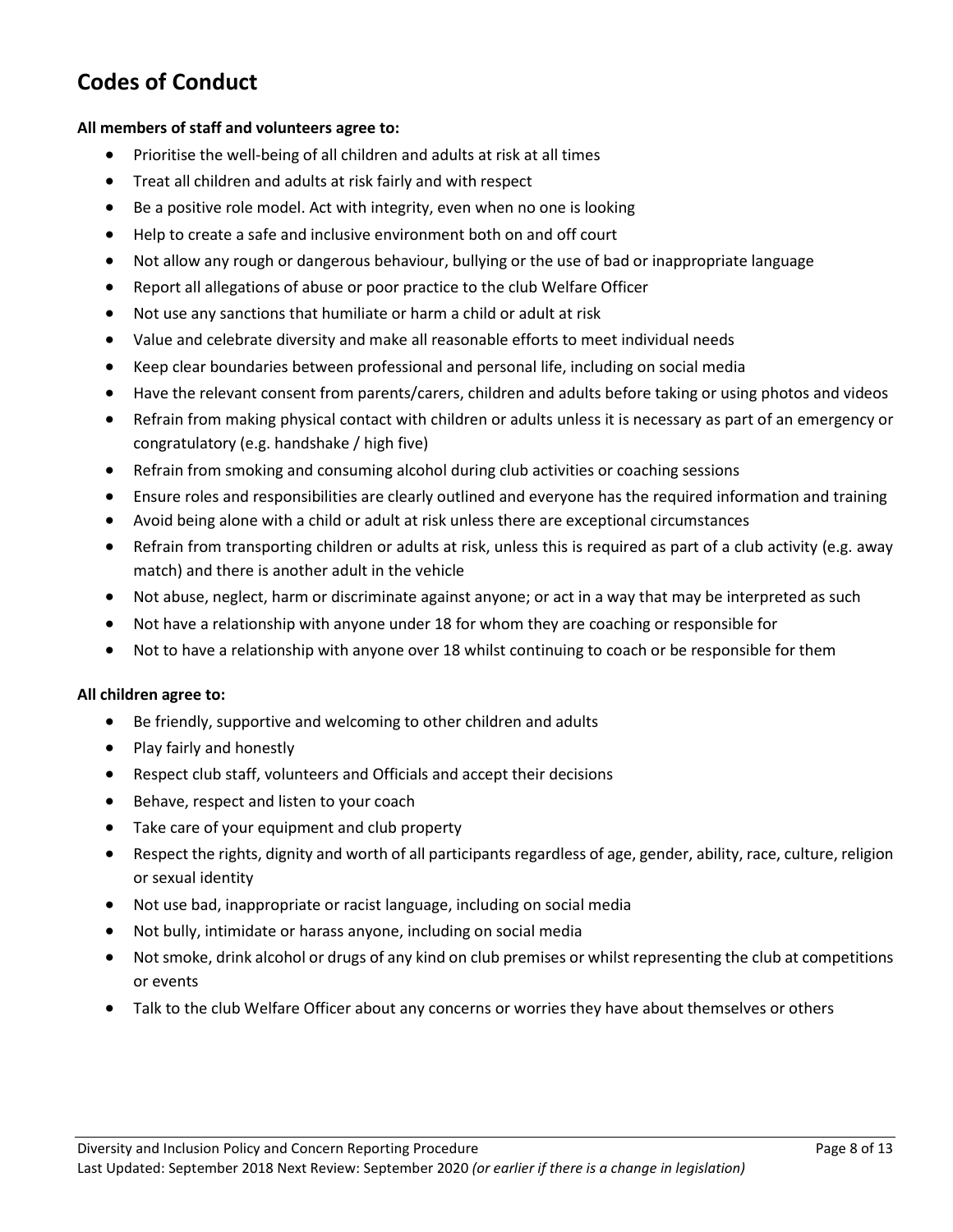#### **All adults agree to:**

- Positively reinforce your child and show an interest in their tennis
- Use appropriate language at all times
- Be realistic and supportive
- Never ridicule or admonish a child for making a mistake or losing a match
- Treat all children, adults, volunteers, coaches, officials and members of staff with respect
- Behave responsibly at the venue; do not embarrass your child
- Accept the official's decisions and do not go on court or interfere with matches
- Encourage your child to play by the rules, and teach them that they can only do their best
- Deliver and collect your child punctually from the venue
- Ensure your child has appropriate clothing for the weather conditions
- Ensure that your child understands their code of conduct
- Adhere to your venue's safeguarding policy, diversity and inclusion policy, rules and regulations
- Provide emergency contact details and any relevant information about your child including medical history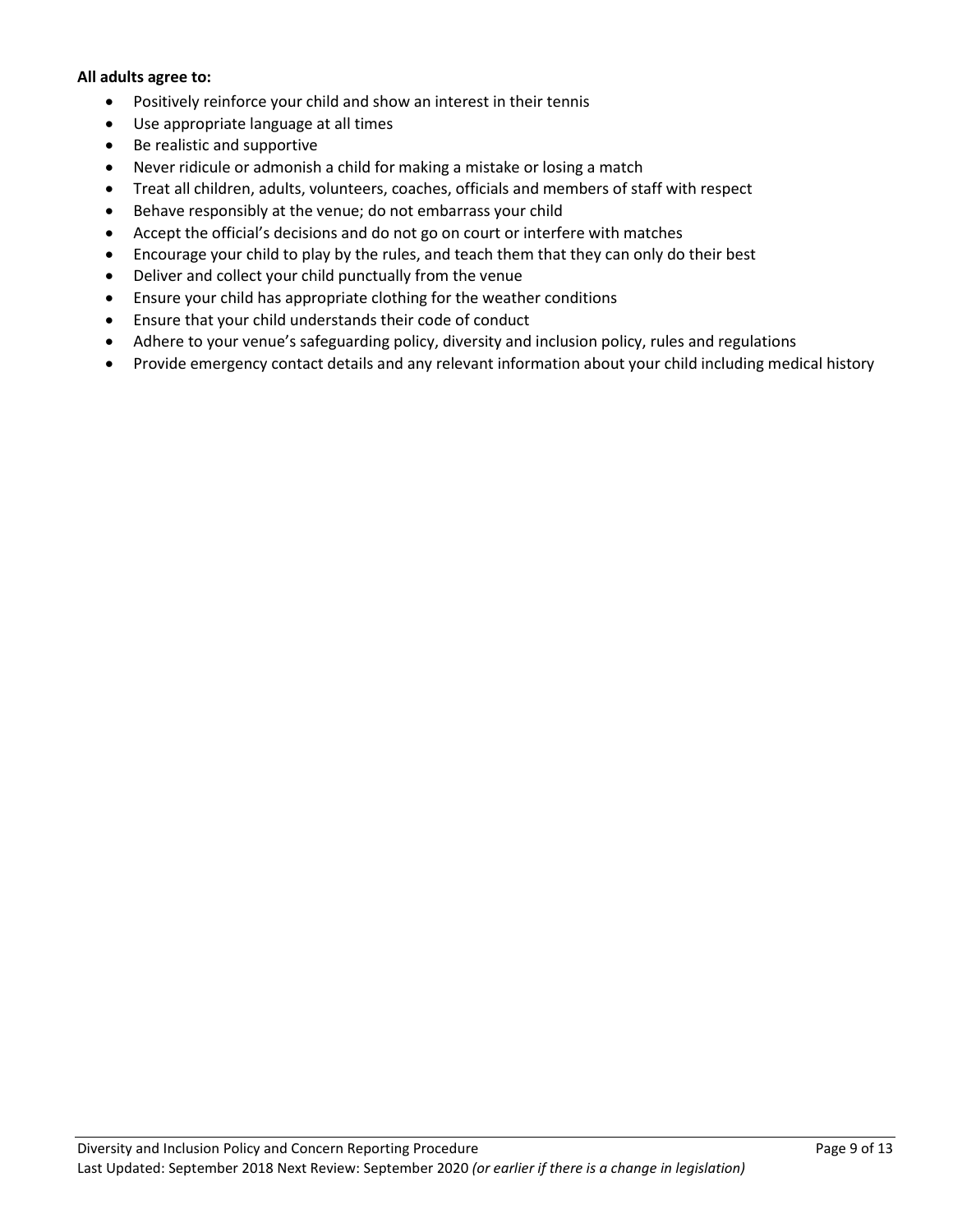#### **Appendix A:**

#### **Glossary of terms**

**Age:** This refers to a person belonging to a particular age group, which can mean people of the same age (e.g. 32 year old's) or range of ages (e.g. 18 - 30-year old's, or people over 50).

**Bisexual or Bi:** – refers to a person who has an emotional and/or sexual orientation towards more than one gender.

**Bullying:** can involve any form of physical, emotional, sexual or discriminatory abuse. It can also include cyberbullying – using social media or mobile phones to perpetrate bullying.

**Direct discrimination:** treating someone less favourably than another person because of a protected characteristic.

**Disability:** A person having a physical or mental impairment that has a substantial and long-term adverse effect on that person's ability to carry out normal day-to-day activities.

**Discrimination:** treating someone in a less favourable way and causing them harm, because of their age, disability, gender reassignment, marriage or civil partnership, pregnancy or maternity, race, religion or belief, sex or sexual orientation.

**Discrimination by association:** discrimination against someone because they are associated with another person who possesses a protected characteristic.

**Discrimination by perception:** discrimination against someone because of the belief that someone possesses a protected characteristic.

**Diversity:** acknowledging and celebrating the differences between groups of people and between individuals**.**

**Equality**: treating everyone with fairness and respect and recognising and responding to the needs of individuals. Taking positive actions to address existing disadvantages and barriers affecting how people engage with and participate in tennis.

**Ethnicity**: the social group a person belongs to, and either identifies with or is identified with by others, as a result of a mix of cultural and other factors including language, diet, religion, ancestry and physical features traditionally associated with race. Ethnicity is essentially self-defined and may change over time.

**Gay**: refers to a man who has an emotional, romantic and/or sexual orientation towards men. Also, a generic term for lesbian and gay sexuality - some women define themselves as gay rather than lesbian.

**Gender identity: t**his is an individual's internal self-perception of their own gender. A person may identify as a man, as a woman, as neither man or woman (non-binary) or as androgyne/polygender.

**Gender reassignment**: The process of changing or transitioning from one gender to another.

**Harassment:** unwanted conduct related to a relevant protected characteristic, which has the purpose or effect of violating an individual's dignity or creating and intimidating, hostile, degrading, humiliating or offensive environment for that individual or creates an intimidating, hostile, degrading, humiliating or offensive environment. The focus is on the perception of the complainant not the intent of the perpetrator. Employees can complain of behaviour they find offensive even if it is not directed at them.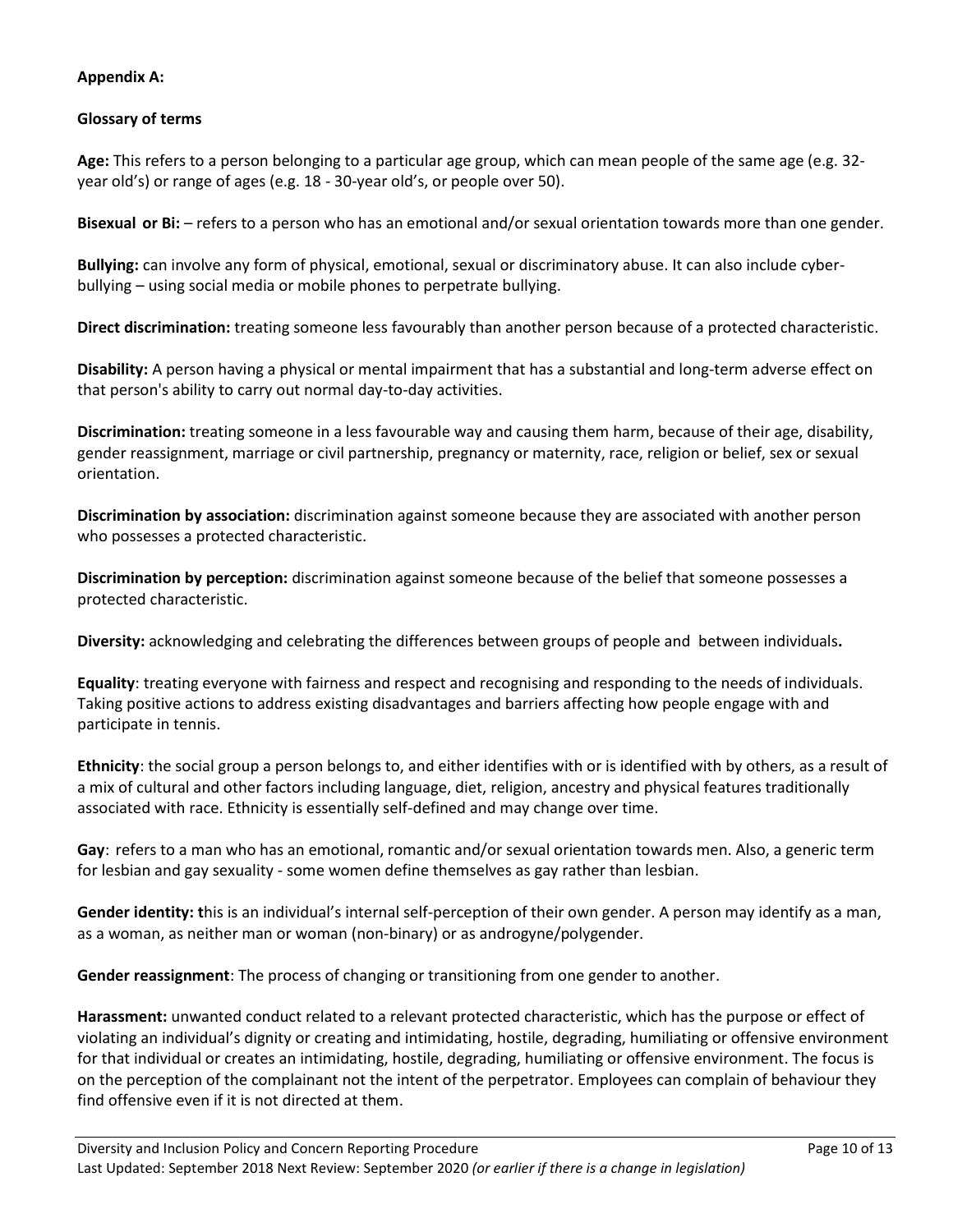**Hate crime:** crime that is targeted at a person because of hostility or prejudice towards that person's disability, race or ethnicity, religion or belief, sexual orientation or transgender identity. This can be committed against a person or property.

**Homophobia**: the fear, unreasonable anger, intolerance or/and hatred toward homosexuality, lesbian gay and bisexual people whether that person is homosexual or not.

**Inclusive leadership** – leaders who are aware of their own biases and preferences, actively seek out and consider different views and perspectives to inform better decision-making. They see diverse talent as a source of competitive advantage and inspire diverse people to drive organisational and individual performance towards a shared vision.

**An Inclusive Leader** – is a role model exemplar of inclusive behaviour; listens to and seeks out the views of diverse people and takes account of these views, without bias, in the decisions they make; appreciates that a diverse group of people will generate more creative solutions to problems and encourages this; inspires people through a shared vision of future success and motivates them to deliver it; leverages difference for high performance and provides responsive excellence to customers', clients' and service users' needs; provides positive feedback to boost people's self-efficacy; puts effort into helping diverse people identify their talents and develop them for performance now and future advancement; communicates authentically and honestly in a way that inspires trust, loyalty and wellbeing.

**Inclusion:** recognising that people from different backgrounds may have difference needs and expectations and may experience barriers in trying to access tennis. An inclusive venue is one that takes steps to attract and engage with people from many different backgrounds and meet their needs so that everyone has a positive experience and has the opportunity to achieve their potential.

**Indirect discrimination:** a practice, policy or rule which applies to everyone in the same way, but that has a worse effect on some people than others.

**LGBTQ:** an acronym for Lesbian, Gay, Bisexual, Trans and Questioning.

**Lesbian**: a woman who has an emotional romantic and /or sexual orientation towards women.

**Monitoring equality**: refers to data collection and analysis to check if people with protected characteristics are participating and being treated equally. For example: monitoring of the number of people with a disability who play tennis at our venue.

**Non-binary** – an umbrella term for a person who does not identify as only male or only female, or who may identify as both.

**Positive action:** a range of lawful actions that seek to overcome or minimise disadvantages (for example in employment opportunities) that people who share a protected characteristic have experienced, or to meet their different needs.

**Pregnancy and maternity**: pregnancy is the condition of being pregnant or expecting a baby. Maternity refers to the period after the birth, and is linked to maternity leave in the employment context. In the non-work context, protection against maternity discrimination is for 26 weeks after giving birth, and this includes treating a woman unfavourably because she is breastfeeding.

**Questioning**: it refers to the process of exploring your own sexual orientation and/or gender identity.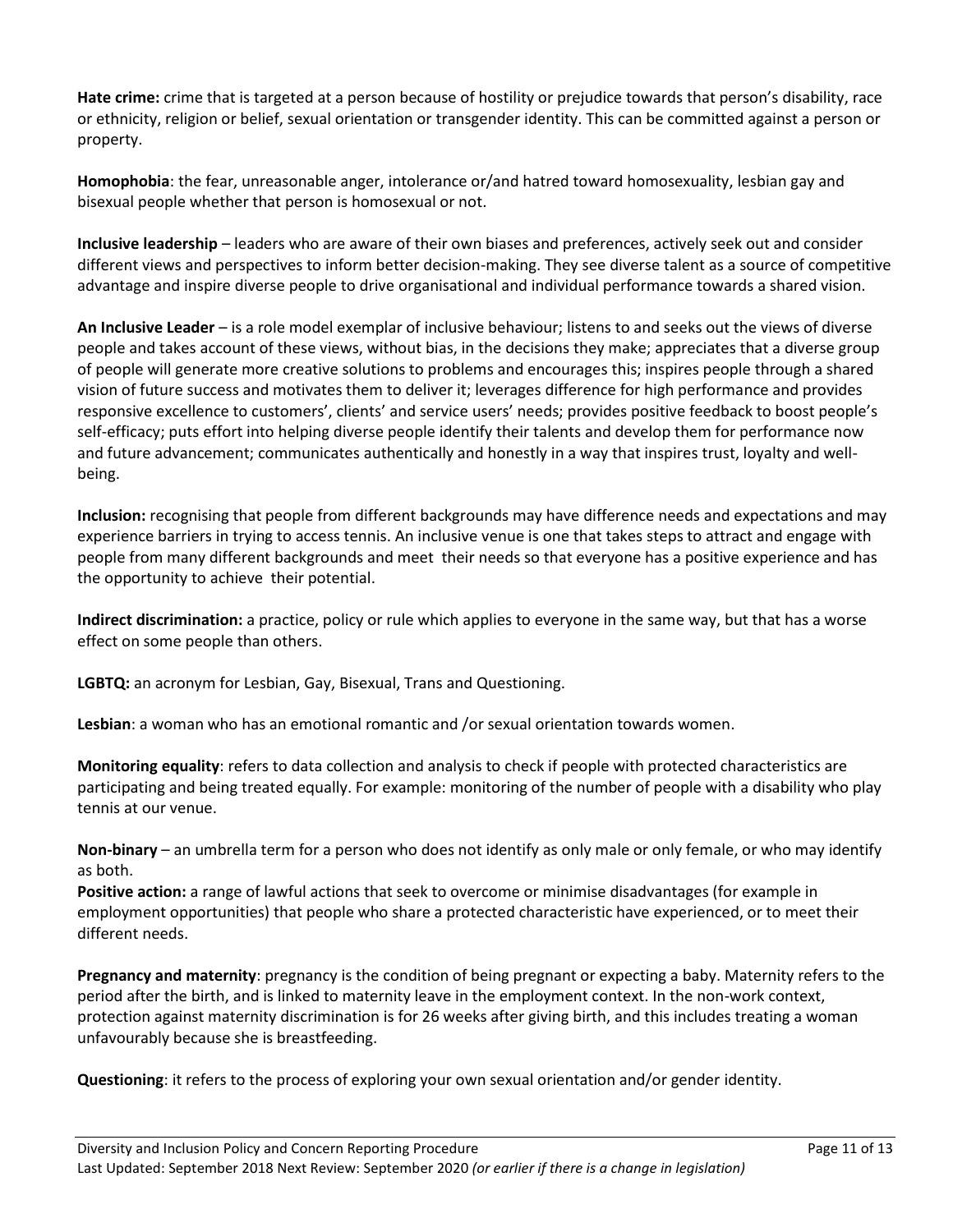**Race:** refers to the protected characteristic of race. It refers to a group of people defined by their race, colour, and nationality (including citizenship) ethnic or national origins.

**Radicalisation, extremism and terrorist behavior**: Radicalisation is the process by which a person comes to support terrorism and/or forms of extremism. Extremism is vocal or active opposition to fundamental British values, including democracy, the rule of law, individual liberty and mutual respect and tolerance of different faiths and beliefs. There is no single way to identify an individual who is likely to be susceptible to extremist ideology. The internet and the use of social media can be a major factor in the radicalisation of people.

**Reasonable adjustment**: What is considered reasonable will depend on all the circumstances of the case including the size of an organisation and its resources, what is practicable, the effectiveness of what is being proposed and the likely disruption that would be caused by taking the measure in question as well as the availability of financial assistance

**Religion or belief:** religion has the meaning usually given to it but belief includes religious and philosophical beliefs including lack of belief (e.g. atheism). Generally, a belief should affect your life choices or the way you live for it to be included in the definition.

**Sex:** refers to the biological makeup such as primary and secondary sexual characteristics, genes, and hormones. The legal sex is usually assigned at birth and has traditionally been understood as consisting of two mutually exclusive groups, namely men and women.

**Sexual orientation:** a person's emotional, romantic and/or sexual attraction to another person.

**Trans:** an umbrella term to describe people whose gender is not the same as, or does not sit comfortably with, the sex they were assigned at birth. Trans people may describe themselves using one or more of a wide variety of terms, including (but not limited to) transgender, cross dresser, non-binary, genderqueer (GQ).

**Transphobia**: the fear, unreasonable anger, dislike, intolerance or/and hatred toward trans people, whether that person has undergone gender reassignment or is perceived to have done that.

**Transsexual Person:** someone who has started the process of changing their gender identity is undergoing or has undergone gender reassignment.

**Unconscious bias or implicit bias:** this refers to a bias that we are unaware of, and which happens outside of our control. It is a bias that happens automatically and is triggered by our brain making quick judgments and assessments of people and situations, influenced by our background, cultural environment and personal experiences.

**Victimisation:** when someone is treated badly because they have made or supported a complaint or grievance.